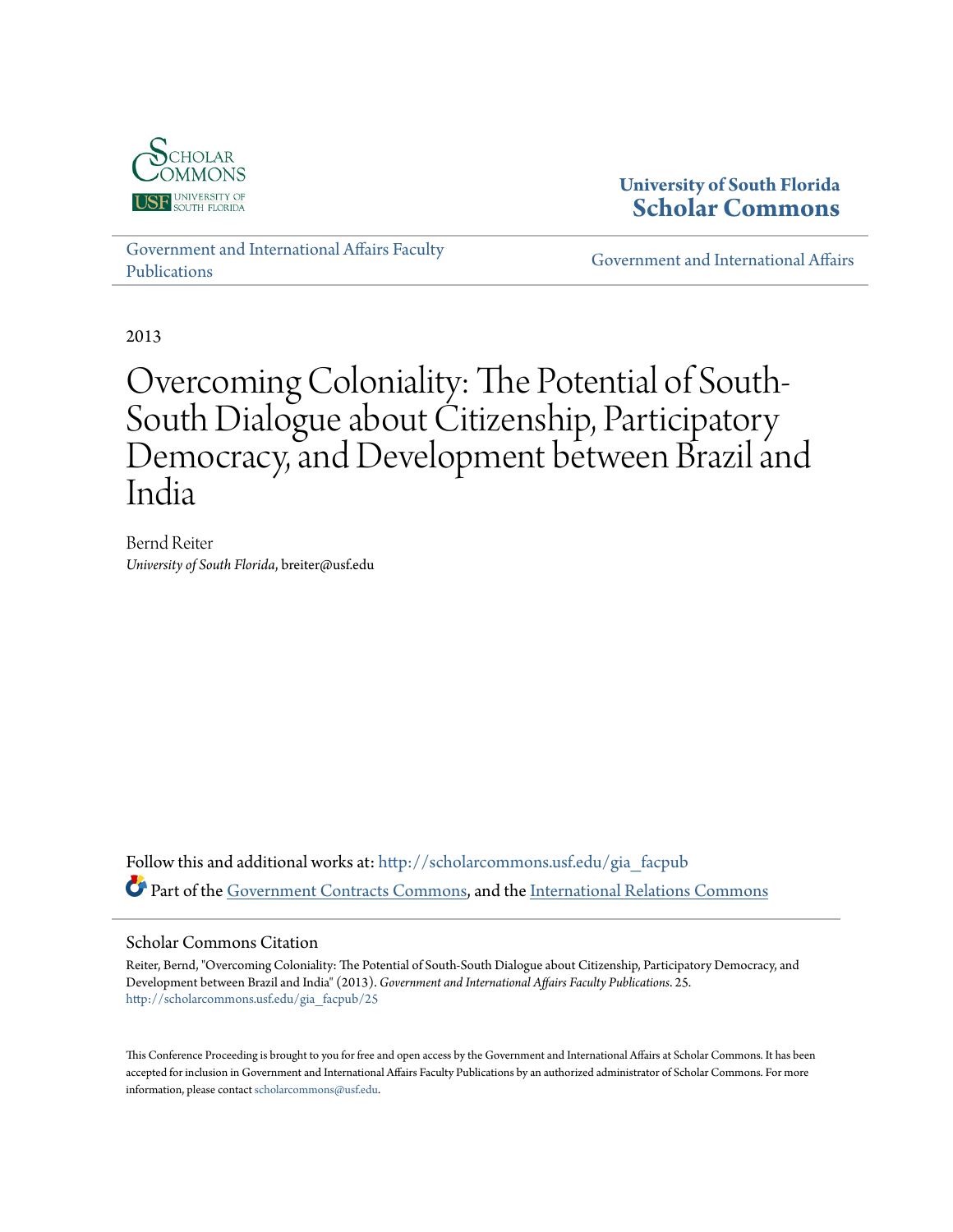## **OVERCOMING COLONIALITY: THE POTENTIAL OF SOUTH – SOUTH DIALOGUE ABOUT CITIZENSHIP, PARTICIPATORY DEMOCRACY, AND DEVELOPMENT BETWEEN BRAZIL AND INDIA By Bernd Reiter, breiter@usf.edu**

## **Keywords: Citizenship, Democratic Participation, Capabilities, Coloniality, South-South Dialogue India-Brazil**

#### **Abstract**

This chapter argues that North-South dialogue is heavily influenced by the colonial past and burdened by extreme power inequalities. Former colonizing nations control many of the agendas of such dialogue, exposing it to the risks of paternalism, post-colonialism, and tutelage. As a result, coloniality is a condition difficult to escape in north-south dialogue. South-south dialogue, on the other hand, is less implicated by this burden, thus offering a platform for a potentially free - and freeing – critical interchange of ideas and empirical examples that reflect subaltern experiences and provide opportunities for mutual learning. One area where this dialogue is particularly promising is around the themes of democracy, citizenship, participation, and development. Examples from both Brazil and India of participatory budgeting, participatory planning, and participatory policy-making clearly demonstrate that democratic participation has a positive impact on democracy and development – especially when development is understood the way Amartya Sen (1999) has defined it, namely as an extension of capabilities and agency, both at the individual and the collective levels. By comparing examples of democratic participation from India and Brazil, this paper points at the potential for south-south dialogue and argues for a reconceptualization of such core Western ideas as democracy, citizenship, and development by anchoring them in a strong conception of active citizenship and direct democratic participation.

#### **Introduction**

North-South dialogue has been burdened by the heavy legacies of colonialism, slavery, imperialism, hegemony, and dependency, structuring the field of international dialogue in such a way that mutual respect and a fruitful learning from each other was rendered extremely difficult, despite the often-proclaimed good intentions of northern and western organizations - governmental and non-governmental alike. The very real power disequilibrium that characterizes most north-south relations not only complicates a true cooperation; it also pollutes the interchange of ideas and experiences, as northern and western institutions have been able to set most of the agendas and define the terms of what should be talked about and how. As a result, it is difficult to escape the mental and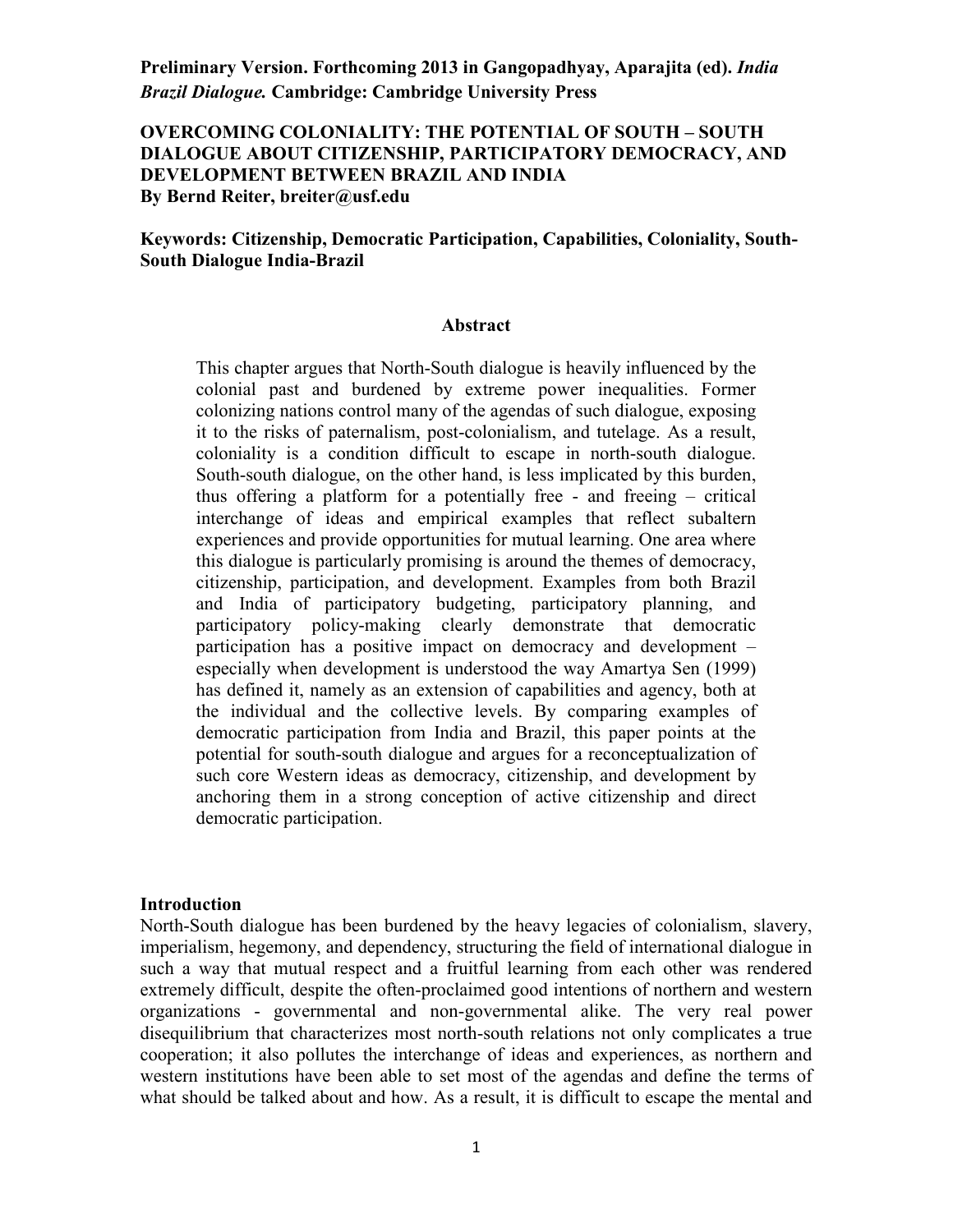analytical frameworks that the north and west have defined so long ago, justifying them with a long history of ongoing research and knowledge-production, and thus deciding what a worthwhile worldview is and how such a worldview best translates into research programs and policies; how a successful paradigm looks like; what research questions are worth pursuing with what kind of methodology. The legacies of Aristotle, Plato, Descartes, Hume, Kant, Hobbes and the like are impossible to ignore or avoid – and very difficult to compete with in terms of defining alternative approaches to think about and analyze reality, let alone formulate concrete policy proposals (Chakrabarty, 2000).

This chapter argues that some thought needs to be given to the nature of northern and western hegemony and that deconstructing it provides a basis upon which southsouth dialogue can be constructed. After outlining this effort, I proceed by focusing on a one concrete domain where fruitful south-south learning and interchange can happen, namely around the topic citizenship and local participation. To illustrate this possibility, I focus on the mutual learnings that comparing Indian and Brazilian examples of community participation in politics and policy-making has to offer, as both countries have engaged in a plethora of highly informative and consequential experiments involving local communities. Their experiences allow us to inductively formulate some general statements about the conceptualization and nature of development in order to rethink it from a south-south perspective.

#### **How to Overcome Western Hegemony**

As stated in the introduction, it is difficult, if not impossible, to overcome the Western tradition associated with such names as Aristotle, Plato, Descartes, Hume, Rousseau, Hobbes, John Stuart Mill, and the like – to name just a few. Overcoming, or sidestepping, these traditions and focusing instead on one's own, non-western, writers and philosophers, is, in my view, not the most fruitful path to take. The more fruitful way to "deal with" the heavy legacy of Western traditions, I want to suggest, is twofold: on one hand, it is important to rescue non-western traditions and develop autochthonous research programs that rely on non-western thought and tradition so that they can be added to the already existing, Western, traditions and paradigms. This can be easily justified by unveiling the narrowness and limitations of the Western tradition – a tradition that seems inevitable connected to the always current crises of different markets, the degradation of the environment, and the instrumentalization of culture, education, and life itself by narrowing their value and richness towards one single motive: profit. Complementing western philosophical traditions with non-western ones thus promises not only to enrich the spectrum of discussions; it also bears the potential to enlarge the possible mental and ideological frameworks that guide our thoughts and actions towards more sustainability and welfare. Given the state of the world and its population, this seems a rather urgent matter. As there is no shortage of non-western philosophies, ideologies, and mental frameworks, this endeavor should not be too hard to achieve.

However, for such a complementing of western with non-western thought to succeed, a second effort must be undertaken, namely a critical analysis of the "Western" in western. Stated in other words, hegemonic western traditions need to be critically scrutinized and deconstructed up to the point where they reveal not just their genealogy, but also their limitations and biases. In most cases, this genealogy, I want to suggest, is not western at all, or at least not adequately captured by the "Western" label.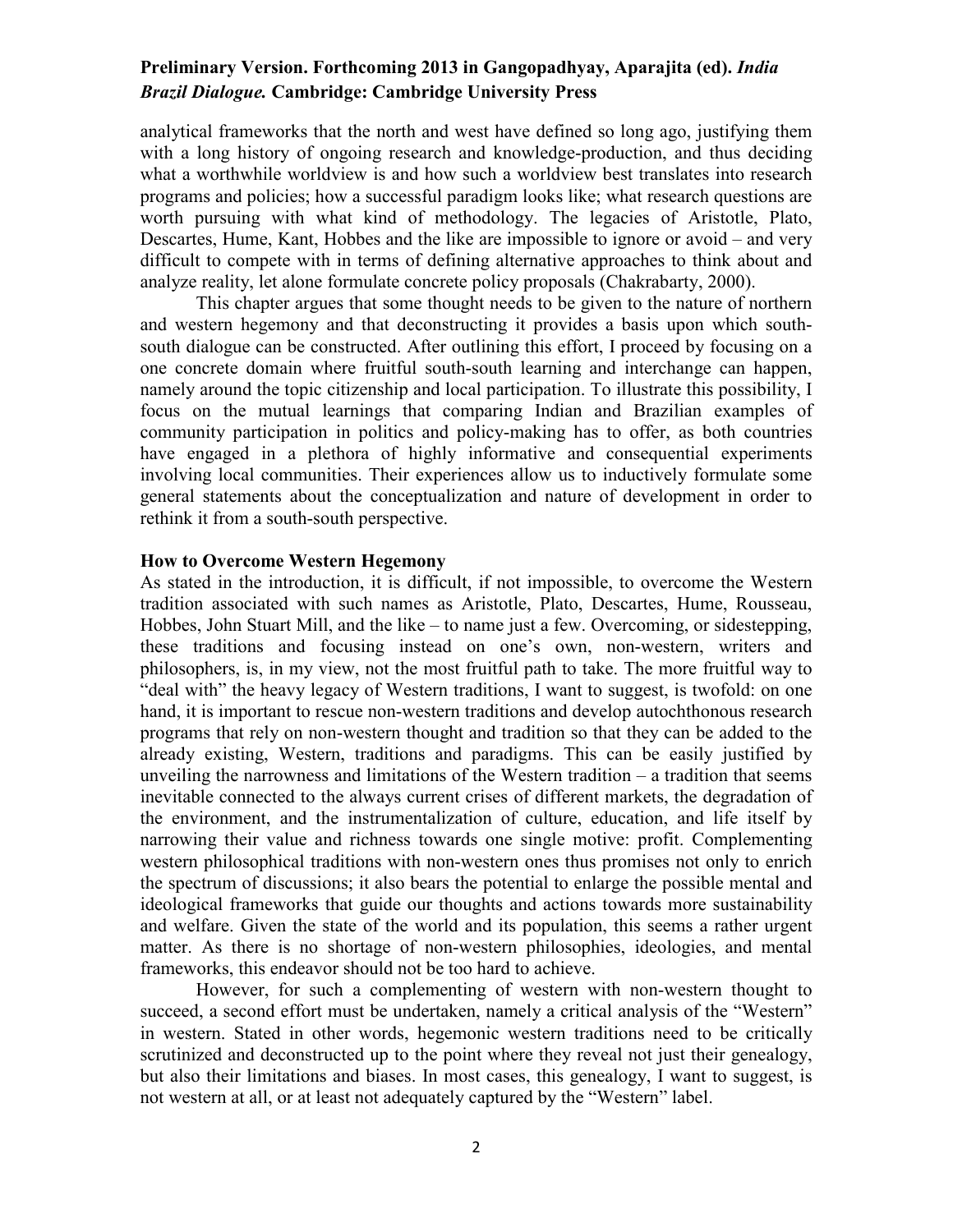#### **Deconstructing the West**

What is the Western tradition? Let me proceed by suggesting what it is not: If we think of a northern hegemony based on a Western tradition, Ancient Greece comes to mind as its birthplace. However, as Martin Bernal (1987) has demonstrated, classical Athens stood at the end of a development that had its roots far beyond Greece, in Africa and Asia. It was much later, under the auspices of German racial science, that Greece was sanitized and declared "Aryan" and "Western." The origins of the western tradition were certainly far less homogeneous and western than they were presented later. In sum, ancient Greece, often considered the birthplace of the West and of Western civilization, was much more heterogeneous and culturally, as well as demographically, diverse than the label "West" suggests.

 The same argument holds for the next place commonly associated to the origins of Western civilization, Rome. To declare southern Italy the birthplace of "the West" ignores the populational diversity of this region – and it overestimates its parochialism. Even more after the Roman Republic fell to Octavian, in 27 BC, the reach of the Roman Empire included such a broad variety of cultures, traditions, and institutions that labeling them as "Western" seems unjustifiable and silly. After the head of the Roman Empire moved to Constantinople, in 330 AD, such a label seems utterly out of place. In other words: If the Western tradition is the Christian Roman tradition, then it is by definition more Eastern than Western, at least after the year 330, when the center of the Roman Christian Empire moved to Constantinople.

 Furthermore, if Christian religion is declared as the core of the Western Tradition, then we should be aware that Christian religion emerged in the Middle East, splintering away from an anything-but-Western Judaism. From its heartland in Palestine, it first spread to what are now Syria, Lebanon, Jordan, Greece, and Turkey. In sum: Christian religion is hardly a western tradition and, after some very basic scrutiny, the label "West" looses much of its analytical content, as it does not have a clear geographical, cultural, or demographic content.

 One final, and more contemporary, example to elucidate my point: When zooming into contemporary Europe, we quickly realize how much institutional diversity coexists within the modern manifestation of the West, i.e. Europe and the EU. The current financial problems of Greece, Portugal, Italy, and Spain allow us to see that within Europe itself, there is a core and a periphery, defined in terms of economical and political power and producing phenomena that are not unlike the kind of tutelage and paternalism that typically characterize north-south interactions. Germany and France tell Portugal and Greece, let alone the Czech Republic, Slovenia, Estonia, Latvia, and Hungary what to do, how to solve their problems, and which institutions to adopt. So, in terms of the widespread usage of the term "West" – is contemporary Portugal part of the West? Is Latvia? How about Denmark? If "the West" stands for the ability to control other countries, then France and Germany are the contemporary West within the EU, but Germany, luckily, missed the train of establishing important colonies so that there is no relevant German colonial legacy to speak of and Germany's international reach to impose "Western traditions" is greatly limited.

 Even within one country, such as Germany, it is not clear what the hegemonic "West" actually is and where it resides, both historically and geographically. A more detailed look rather suggests that some powerful regional organizations, such as the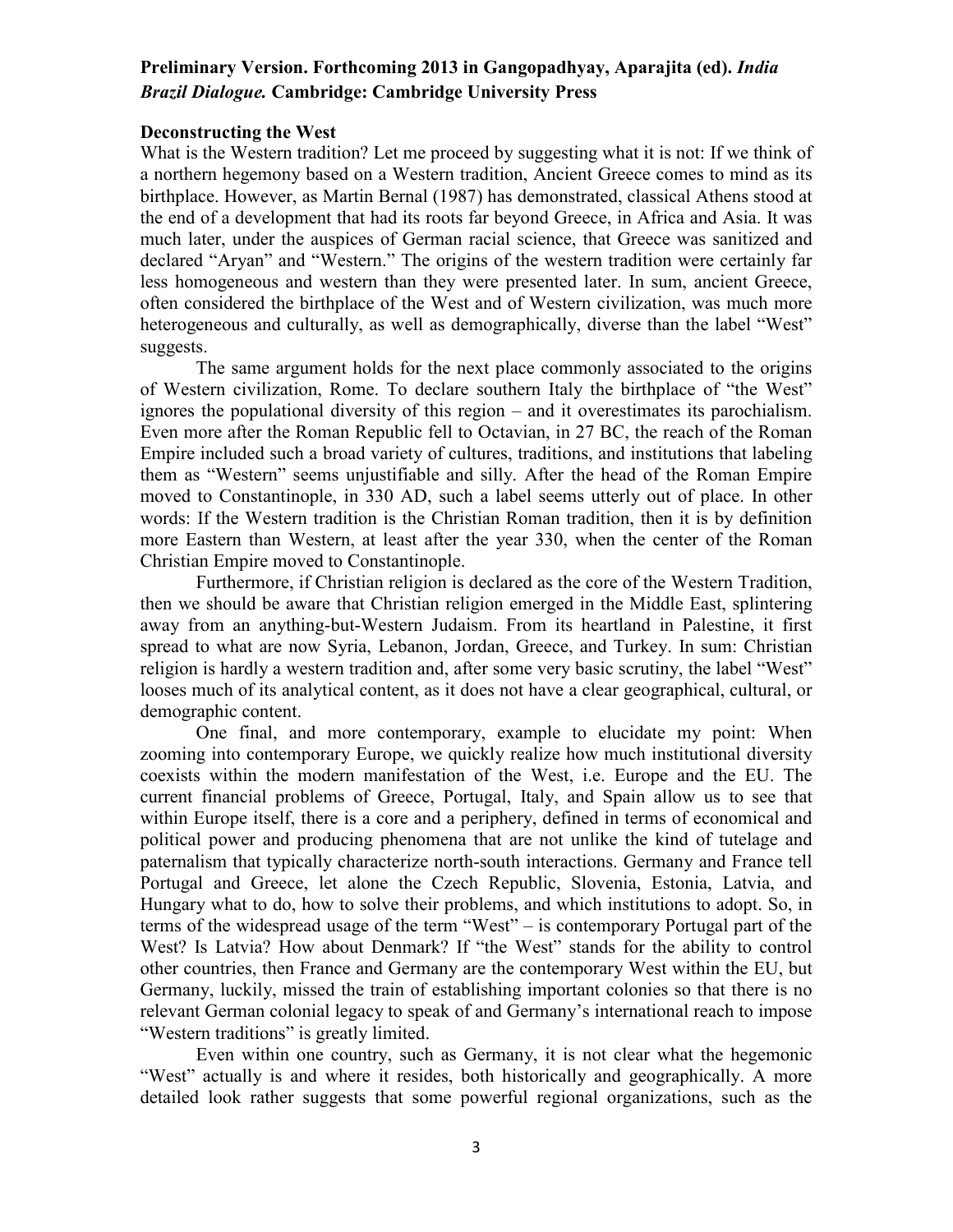Prussian state, were able to impose their rules and institutions on other, neighboring, societies, states and principalities, thus effectively colonizing them by forcing their traditions and institutions onto them. The heavily rural and peasant-dominated regions of central and southern Germany do certainly not qualify as the breeding grounds for the Western tradition. They were subject to it. I hope the argument I am seeking to make is clear at this point.

 What is the end-result of such a deconstruction of the Western tradition? It becomes clear that "the West" has no clear geographical, cultural, political, or demographical content and thus lacks any analytical utility. It is a much broader and diverse tradition, standing on different cultural and geographical grounds, which include the East and the South. In other words: the Western tradition is not just "theirs" – it is of a rather mixed parentage. Claiming it for oneself is thus not only legitimate, given its mixed and heterogeneous pedigree, it is one necessary ingredient to overcoming northern hegemony and colonial legacy. The "burden" of imposing one's institutions onto others was certainly never just a "white man's burden." During most of history, this selfimposed "burden" was always also a brown, yellow, black, and red man's burden, let alone the burden of white, black, brown, yellow, and red women – if using such antiquated color labels shall be excused for the sake of sticking with the metaphor. More than a true burden, it rather appears that more powerful institutions and organizations – states, kingdoms, dukedoms, and big corporations – always imposed their ways on other, less powerful, institutions and organizations, thus effectively colonizing them and imposing their culture and value system onto them, in most cases against their will. Western and northern empires were no different in this regard than southern and eastern ones, as the Persian, Mongolian, and Ottoman empires quickly remind us.

 If the Western tradition is understood not as a geographic, ethnic, cultural, or political entity, but as a tradition that favors reason and rationality, as Max Weber (1978) has argued, then I want to suggest that the Western tradition is indeed not western at all. Reason and rationality are certainly not exclusively western achievements, for two reasons: Western rationality is wrought with irrationality, having produced two world wars, several financial meltdowns, and unprecedented environmental degradation. Max Horkheimer and Theodor W. Adorno (2007) have made this point brilliantly clear by highlighting how the Western Enlightenment tradition produced the Holocaust. At the same time, non-Western traditions have certainly also produced a plethora of rational frameworks of thought and analysis. Not recognizing, or denying those can only be explained by Western ignorance and chauvinism. In sum, there is nothing special about the West, with the exception of capitalism, but capitalism has proven anything but rational. What remains of the Western tradition, after some preliminary scrutiny, is the ability of some powerful organizations to dominate and colonize others for the sake of profit. Something as vague as "the Enlightenment," i.e. critical and rational analysis of the world, has certainly flowered at different places of the world and received much cross-fertilization – even in such "high culture" places as ancient Greece and Rome.

 This also implies that there is a West within the west and there also is a West within the east and within the south – just as there is a South within the west and a South within the south, because each country and each region has its own powerful institutions and elites that seek to control and dominate others.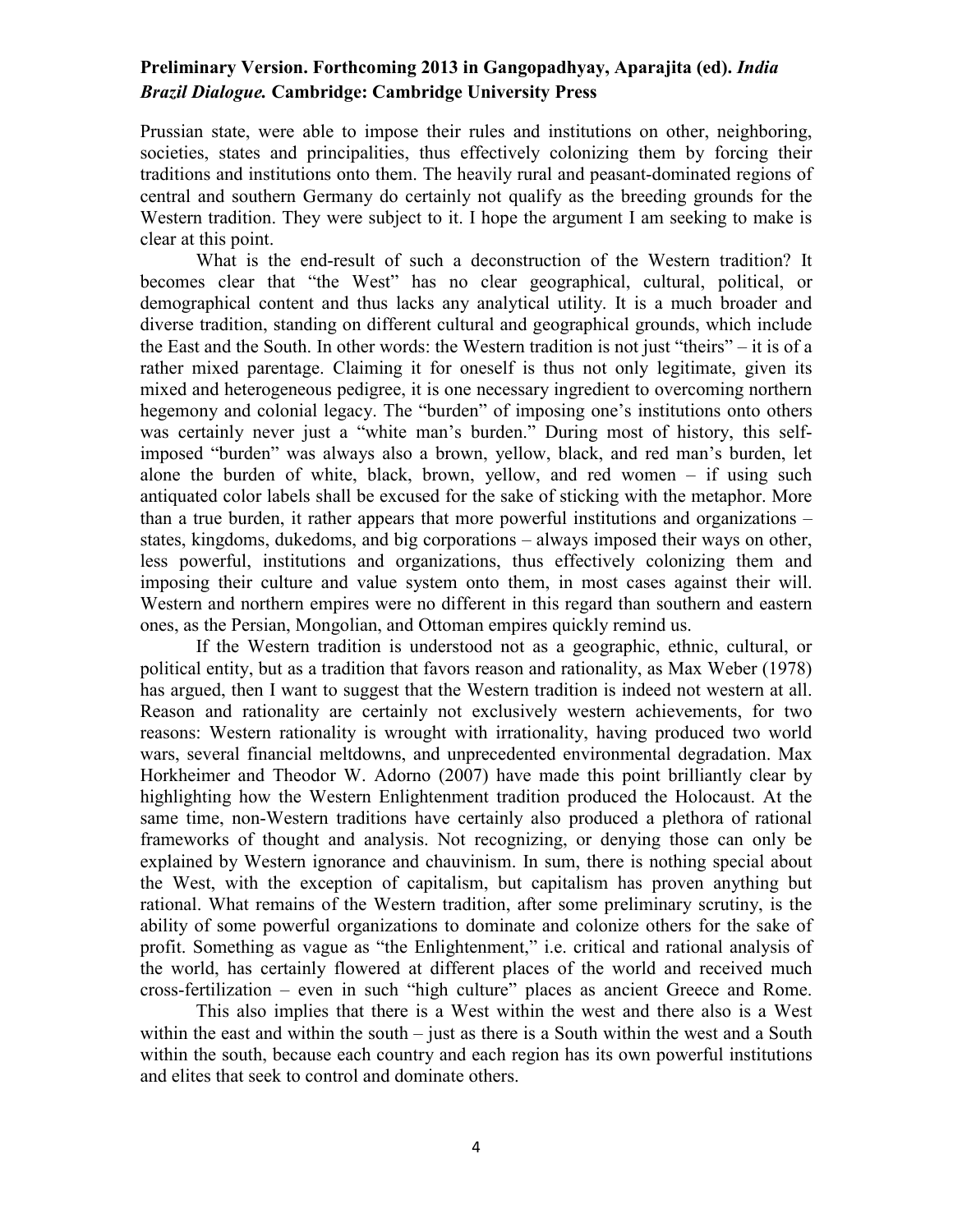To put this into a nutshell: it does not make much sense to talk about a "Western" tradition to begin with and claiming that it alone produced rational analytical frameworks and actions is untenable, more revealing of the bias of the one who makes it then telling us anything about reality.

 Next in this deconstruction of the "West" in the west is the project to integrate diverse voices and traditions into the dialogues about development, growth, and wellbeing so that these voices can translate into research programs and paradigms and join those others that have already been selected by most researchers over the past centuries. The aim in this endeavor should not be, as already stated above, to substitute those institutions and programs that unjustifiably carry the label "West" – as they have proven helpful, if limited. The aim should be to enrich and add to those already existing voices, traditions, and institutions once they have been recognized as limited and once nonwestern traditions have been recognized as equally valuable. (Chakrabarty, 2000)

One way to overcome Western hegemony is to analyze and compare examples from the global south and produce some general statements induced from the concrete examples thus analyzed. To achieve this, this paper focuses on practices of active citizenship from India and Brazil in order to delineate some general, if tentative, conclusions about a different, "southern," conceptualization of citizenship and development.<sup>1</sup>

#### **Citizenship**

l

There are many definitions of citizenship and its treatment often depends on the ideological corner from which an author draws his or her conclusions. For many liberals, citizenship is a matter of rights and nothing more. If rights are ensured – civil, political, and social, then citizenship is ensured, maybe even guaranteed. For those thinking from a republican tradition, citizenship is first and foremost equal membership in a collective – the way it was back in classical Athens and the way Rousseau has imagined it to be. For these authors, citizenship is a matter of rights and responsibilities, where rights grow out of active participation.

This sorting out of theoretical camps is important – even if it does not allow us to move forward much. After all, favoring one over the other ideological position is a matter of preference and conviction and there is no right or wrong way to think about what citizenship is, was, and should be. It is an altogether different matter if we assume a less sanguine position towards theory, one best labeled "pragmatist." A pragmatist view, the way I understand it, prompts us to be aware of both these ideological camps and from this awareness formulate research questions and programs that allow us to analyze – not stipulate a priori – what citizenship means to different people at different times. If we do that, we can draw on both camps and stipulate that we should examine what rights states guarantee to different people – and what rights they withhold. We can then also ask how many rights states actually enforce – and which ones they merely formulate without ever caring to actually make them a reality. At the same time, we can ask what responsibilities citizens have in different states. Furthermore, we can ask what impact having many rights has on citizens and how this influences their relation to the state, and we can ask if some

<sup>&</sup>lt;sup>1</sup> It seems problematic to proceed in the traditional, deductive way if the theories and hypotheses used and put to a test continue to reflect the Western tradition. To overcome this problem, induction must be tried.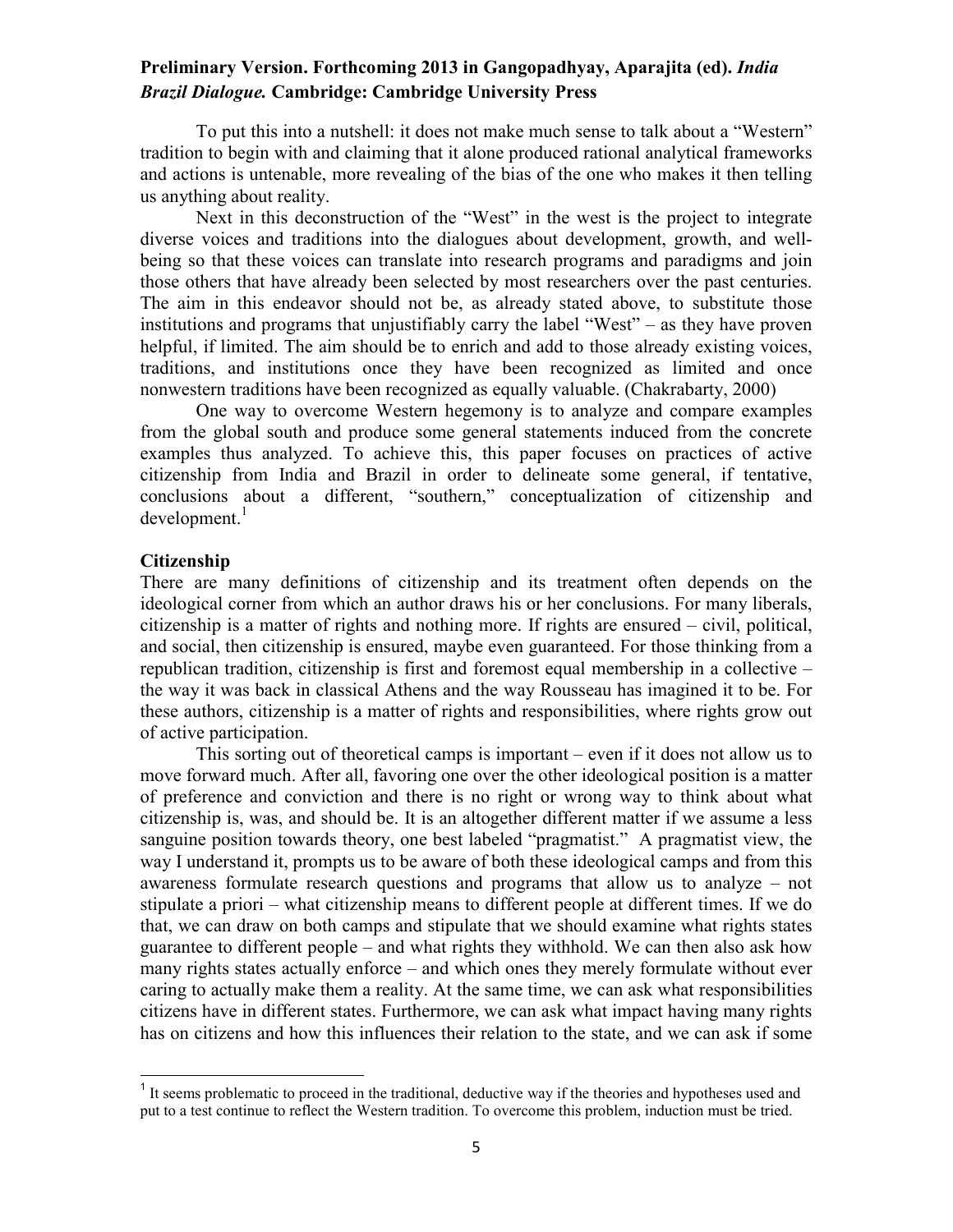groups have more rights whereas others have more responsibilities - and how such a distortion impacts their relationship to each other and to their government. In short: a pragmatist position is one that does not seek to answer these question a priori and with the use of theory – but one that uses the available analytical frameworks to inform specific empirical research programs that can give concrete, if limited, answers and provide insights into the dynamics of citizenship.

My plead in this thus is: let us be pragmatists and examine empirical reality in order to gain insight into the dynamics of citizenship, instead of finding ways to force reality into our already existing thought models, that are old, rigid, and Eurocentric to begin with. Let us look at the everyday dimensions of what it means to be a citizen in different contexts. What rights and responsibilities it contains; how these are allotted across different groups, and to what effect. Let us be aware that different groups, even living within one state and legal framework, will most likely not experience the same degree of rights as others, and that some groups might feel entirely left with responsibilities without having access to any meaningful rights, even though they are formal citizens.

#### **Agency**

One of the things we can achieve when being pragmatic in our analyses of citizenship is that we can analyze, empirically, how active citizenship and political participation connect to other core tenants of democracy, such as agency. Similar to citizenship, agency has long received the attention of political theorists and thinkers – even if under different labels. The most traditional way to think about agency in politics is the one done under the label "autonomy." Autonomy, for classical liberalism and republicanism alike, is a core requirement for democracy – one without which democracy cannot survive. For some, like John Stuart Mill, autonomy is "one of the elements of well-being." Similarly, for Immanuel Kant, individual autonomy was one of the core requirements of liberalism, as liberalism can only work if and as long as an individual's will is respected. For republican thinkers, such as Rousseau, individual preferences feed into the general will and to be able to do so, they should not be influenced, but taken for granted and respected. No matter which ideological camp one adheres to, individual autonomy is crucial in itself and instrumental to achieving liberal democracy. If "the people" shall rule, then their wants and wishes have to be respected. Taken for itself, autonomy quickly translates into respect and recognition of one's will and opinion – and against manipulation by more powerful and hence more influential members of the collective – any collective. Kant has thus rightly called paternalism the worst form of despotism.

 Amartya Sen (1999) has translated this language of autonomy into the more technical language of economics, when discussing utilities and individual capabilities. For Sen, capabilities also have an instrumental and an intrinsic aspect. Capabilities have a positive affect on democracy and on markets – but they are also to be valued for themselves, because they are related to a person's agency, that is: her capacity to act freely, to life the kind of life she has reason to value, and to be accepted by her peers as a complete person with a voice and an opinion that deserves equal respect in a public forum.

 It is this treatment of capabilities that allows us to link autonomy and agency to citizenship. Put simply, increased agency *is* citizenship, because it broadens the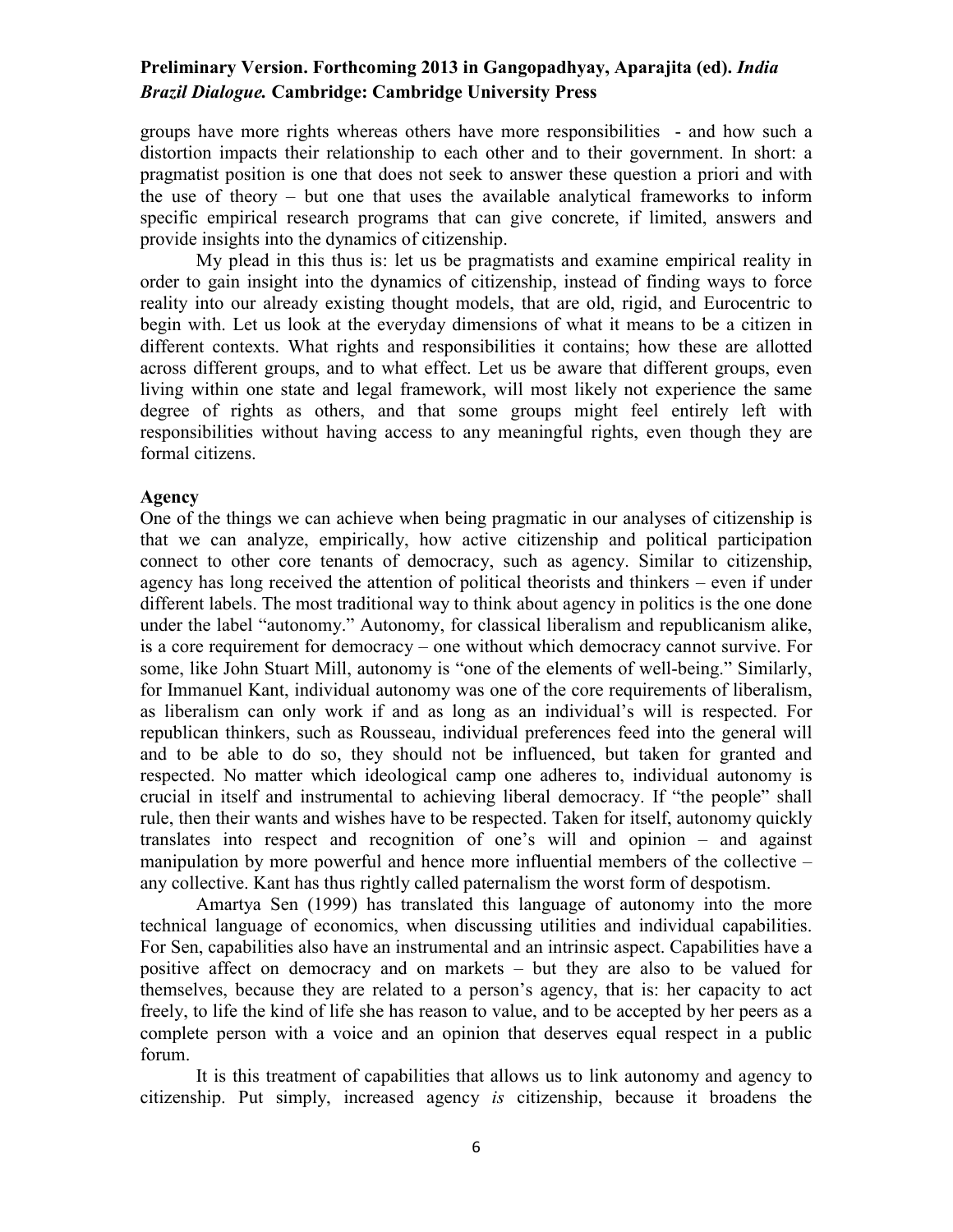possibilities of voice, visibility, and action of a person, which is of particular relevance in such divided and exclusionary societies as the ones of India and Brazil. Here, in the words of Brazilian sociologist Evelina Dagnino, "what is at stake in struggles for citizenship in Brazil is more than the right to be included as a full member of society; it is the right to participate in the very definition of that society and its political system, to define what we want to be members of." (Dagnino in Kabeer, 2005:157f). In Brazil, as in India, significant parts of the population have been withheld from acting and performing the roles and actions that citizenship in theory engenders, despite the fact that formally, they are all citizens. Hence, to the excluded, having a saying in one's political community and being able to act in, and influence, the politics of one's community is where agency and citizenship meet. If certain groups have no agency, or systematically less agency than others because of their characteristics, then their citizenship is negatively affected. The core of democratic citizenship, after all, is self-rule, at least in its original promise, as explained by Constantine Castoriadis:

Democracy is the correct articulation of the three spheres [public, private, and public/private sphere of the agora or meeting place] as well as the becomingtruly-public of the public sphere. That requires the participation of all in the running of common affairs, and this in turn requires institutions that allow people to participate and urge them to do so. That in turn is impossible without *effectively actual* political equality. This is the true meaning of equality: a society cannot make people equal in the sense that it would make everyone capable of running the hundred-meter dash in ten seconds or of playing the *Appassionata*  sonata superbly. But it can make them equal as concerns their effectively actual participation in all instituted power existing within society. (Castoriadis, 1992:6)

Participation, then, provides an avenue to enlarge the agency of citizens, which is particularly relevant to all those citizens who have historically been denied a voice and a place in their public spheres, because they have been deemed unworthy, too poor, too badly educated, or all of the above. The cases of Brazil and India allow us to highlight some of the concrete mechanisms at work in active citizen participation.

#### **Citizenship Participation in Brazil and India**

Such authors as John Gaventa (2010), Peter Evans (2004), and Leonardo Avritzer (2010) have all demonstrated that there is a causal and empirically proven connection that links active citizen participation to such outcomes as economic growth and broader goals, normally subsumed under the term "development." Citizen participation makes for more informed and more critical citizens who are able to hold governments more accountable and who apply these learnings to their own agency in other, non-political, arenas. Active citizens also can have an influence on making government perform better, more efficiently, especially local government. All of these are old truths, long presented and debated in political science. They have now received critical empirical testing to further support their validity.

Vera Coelho and Bettina Lieres (2010), for example, conclude that

Democracy is not built by political institutions or developmental interventions alone…citizen mobilization has successfully contributed to the articulation of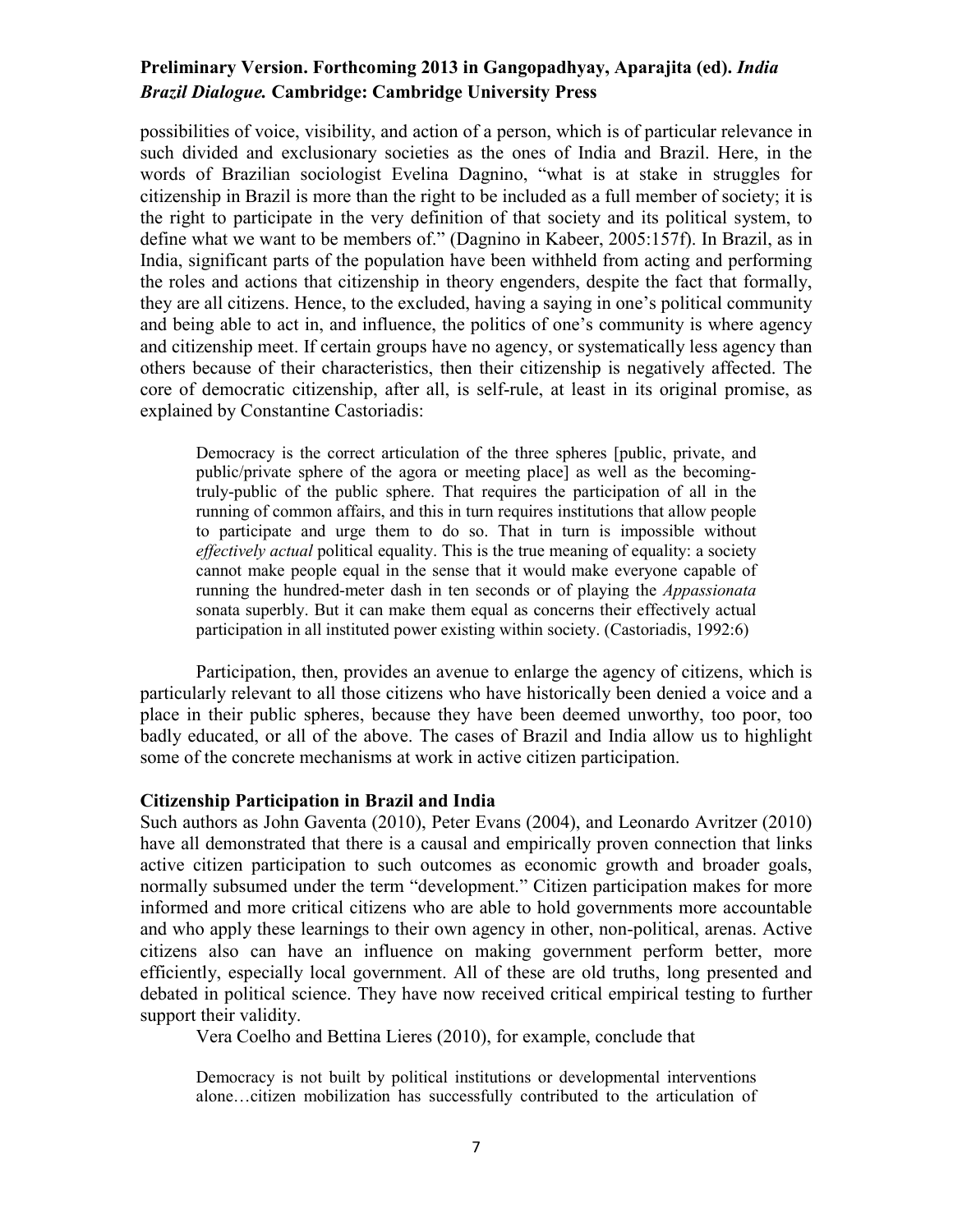citizens' concerns, the promotion of democratic change, and the pressuring of states to act more accountably and democratically. (Coelho and Lieres, 2010:2)

 This is not a statement made lightly. It reflects the core insights gained from a tenyear research project that brought together "some sixty researchers and practitioners working in twenty countries, hosted by the Institute for Development Studies, University of Sussex." (Gaventa in Coelho and Lieres, 2010:xiv) Together, these researchers have produced over 100 original case studies on citizen action.

 One of the findings they present is that "associations can make a difference in building democratic citizenship by increasing people's knowledge of their rights and by bolstering their capacity for political action." (Coelho and Lieres, 2010:8) This potential, however, is dependent on the kind of association and the kind of participation it offers – a finding that resonates with other, more general, findings about the nature and conditions of civil society activism:

A closer look at civil society points to following a democratic praxis and pursuing democratic aims as the main criteria to determine civil society's democratic potential. After all, it matters for what reason people gather, if to promote rights, to organize against minorities, or simply to bowl. Bowling per se has no influence on democracy whatsoever, as it can as readily serve as a platform for the cultivation of racism and male chauvinism as it can be a breeding ground for democratic mores. What decides about its democratic potential is not the state or the 'context' (Armony, 2004), but who participates, how democratic this participation is, and what aims, other than bowling, a given group pursues. (Reiter, 2009:32)

When it comes to more formalized ways of citizen participation in forums, councils, and other institutional settings that are closely linked to local governments, Coelho and Lieres (2010) highlight "the challenges of citizens to enter institutionalized participatory spaces." (Coelho and Lieres, 2010:11) This finding also resonates with the literature on participative budgeting and planning in Brazil, as there as well, the condition for successful citizen participation was access to information and empowerment of citizens so they can participate on an equal footing with technocrats and specialists. (Reiter, 2009a, 2009b)

Along the same lines, John Gaventa and Gregory Barrett (2010), drawing conclusions from the same 10-year, 20 country, project mentioned above have concluded that in the areas of the construction of citizenship, the strengthening of practices of participation, the strengthening of responsive and accountable states, and the development of inclusive and cohesive societies, "citizen participation produces positive effects across these outcome types, though in each category there are also examples of negative outcomes of citizen participation. We also find that these outcomes vary according to the type of citizen engagement and to political context." (Gaventa and Barrett, 2010:3)

The type of citizen engagement, access to information, and the political context thus stand out as critical to the success of citizen participation – if in formal governance structures or in NGO activism. The work of Karen Coelho, Lalitha Kamath, and M. Vijaybaskar (eds. 2011), further consolidates this finding. These authors discuss citizen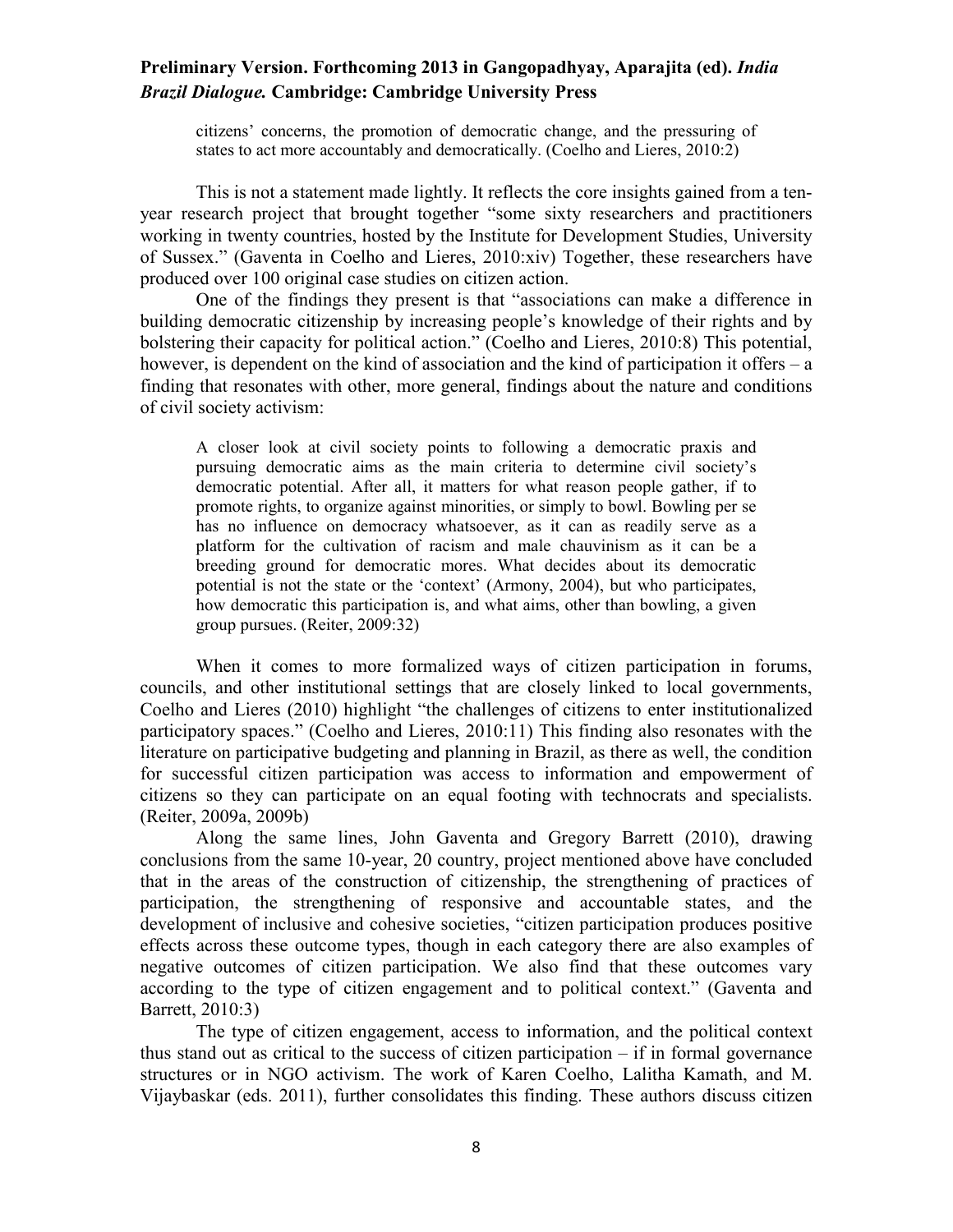involvement in India, for example a public-private partnership for providing underground drainage in Alandur, Chennai, and the *Bangalore Agenda Task Force*, aimed at providing ways for local government to interact more directly with businesses. They also find that to be successful, citizen participation needs to be substantive and not only aim at economic growth – and it needs to include the historically excluded segments of a society (Coelho, Kamath, and Vijaybaskar, 2011:29f). Research on participative budgeting in Brazil has produced similar insights into the dynamics and conditionalities of successful and effective citizen participation (Leonardo Avritzer, 2011; Brian Wampler, 2004; Gianpaolo Baiocchi, 2003; Rebecca Abers, 1998; Bernd Reiter, 2008).

This line of research has also made it quite clear that not all forms of citizen participation achieve what they set out to achieve – and some have outright negative impacts on democratic processes and equitable outcomes – a phenomenon appropriately called "extreme voices" by Morris Fiorina (in Skocpol and Fiorina,1999). As Cooke and Kothari (2001) have shown, participation needs to be substantive and real in order to be able to produce these positive outcomes and it must be inclusive of previously excluded voices. These authors provide several examples where participation is merely included as a token that allows for the securing of goods and services that formally require participation. Fake and instrumentalized participation can do more harm than good, as it runs the risk of frustrating those that seek to participate while casting a negative light onto those that require it without caring for its substantiveness (Reiter, 2008).

Gaventa (2007) has summed up the main findings of our knowledge in this field of research as follows:

Looking across these case studies from Angola, Argentina, Bangladesh, Brazil, India, South Africa, Britain, and Canada, the book argues that the impulses and innovations for more 'participatory', 'deliberative' and 'empowered' approaches to democracy have contributed to a fundamental change in the relation of civil society and the state, creating in many settings a new 'participatory sphere' that is becoming a crucible for 'a new politics of public policy'. Such a participatory sphere has great potential for revitalizing democracy, creating new forms of citizenship and contributing to tangible developmental outcomes. (Gaventa in Cornwall and Coelho, 2007: xv)

For participation to have such effects, it needs to be inclusive and substantive, which also means giving all participants the same means to actually participate on equal footing. It also needs to be embedded in broader political structures, or it runs the risk of not transcending the singular experience in question. If political powers actively oppose such experiments, then citizen participation will not even become an option. (Reiter, 2009a) Similarly, where citizen participation is merely paying lip service to a new donor requirement it remains empty and runs the risk of further alienating the population from the government.

 However, and here all the available studies on citizen participation agree, when substantive participation is a reality it bears great potentials for narrowing the gap that often separates the many that are being ruled from the few that actually make decisions on their behalf. Bridging, or at least narrowing this gap is the core aim of both democracy and citizenship, as I have argued above. More then a means to achieve improved governance, successful and substantive citizen participation is a goal in itself, as it adds to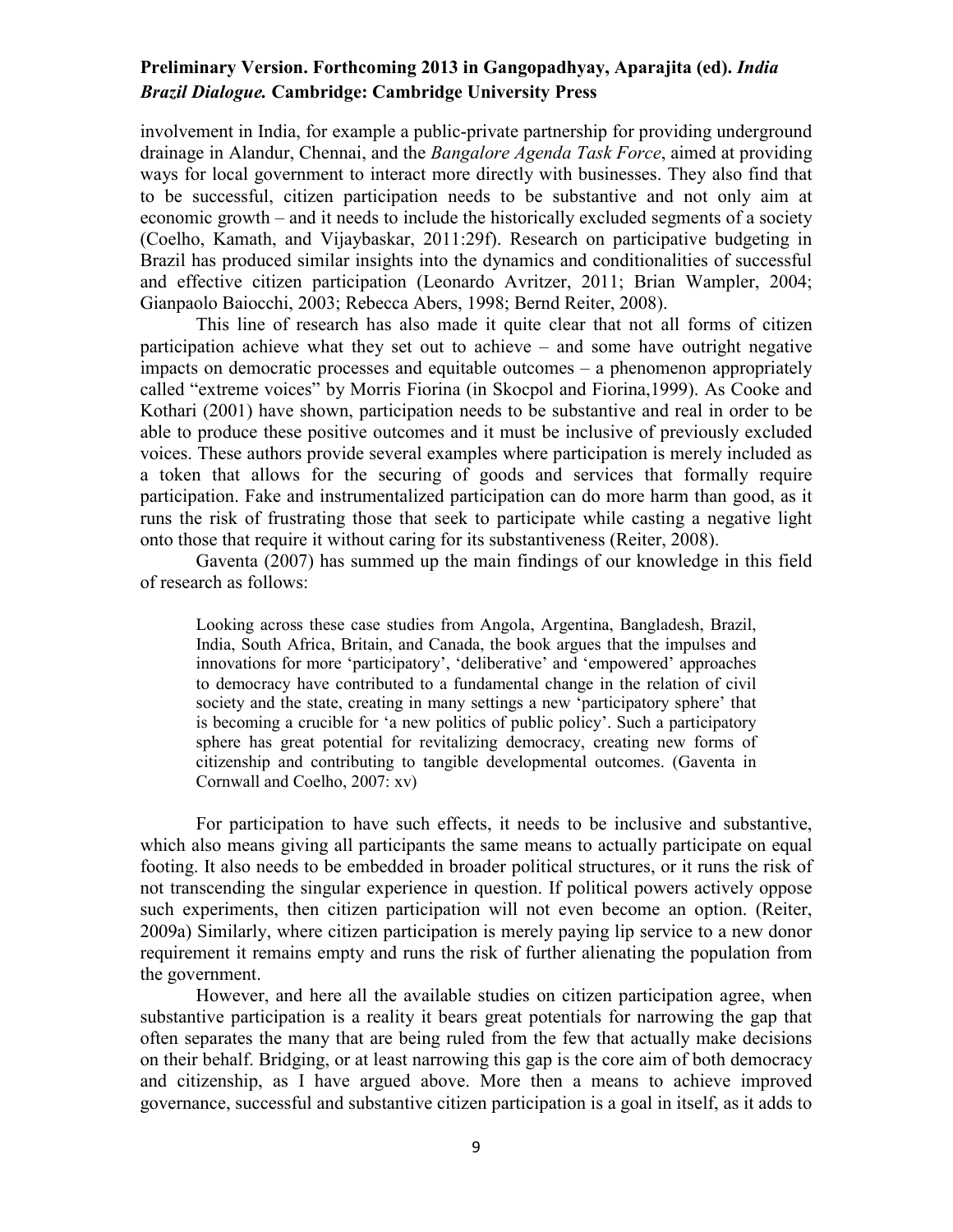the capabilities and the agency of the citizens – especially those citizens for whom selfrule has remained a vague ideal and who have been systematically denied a voice and a saying in the forging of their own destinies. Participation in this sense *is* self-rule – and as such it also *is* democracy, as well as citizenship, because it enlarges citizen agency and hence the scope of their freedom to act and make decision that affect their lives.

#### **Conclusion: Implications for Rethinking Development**

The pattern emerging from Brazil and India point to a different model of democracy than the representative model that currently dominates in the west and the north. Empirical examples of successful and failed citizens participation in Brazil and India all point to the possibility to establish local democratic forums with intense citizen involvement, aiming at concrete outcomes, such as budgeting, urban planning, sanitation, among others. Much can be learned from the successes and failures of this emerging model – and the learnings extent far beyond the empirical cases analyzed. Representative democracy is in crisis and the Western model of representative democracy has led to alienation from politics, frustration, lack of confidence in politics, blind consumerism, and empty materialism. It has produced empty democracies without true and genuine citizenship – to the point where most citizens of the west and north have long lost the sense of what being a citizen can mean and actually means to those that have a voice and influence in the shaping of their own destinies. Their sense of agency is greatly enlarged as they participate in local participative forums where they learn and experience what being a citizen actually means.

 From these findings it is not a far stretch to induce that development must mean first and foremost the extension of individual agency in all relevant realms – but especially in the political realm, so that citizens can have a say in the shaping of their futures. Sen (1999) has said as much when framing development as freedom. This freedom is linked to agency and the ability to participate effectively and we can learn from Brazil and India when such participation actually occurs and under what conditions. What emerges is a new and different democratic model, one that grows out of the practical experiences of active citizen involvement in politics and policy-making (Nylen and Dodd, 2003). This new, participative model, while new to the contemporary political discussion, is at the same time intimately linked to the original ideal of self-rule. This ideal never was only Western, even if it was Greek in its origin – at least as far as we know. To claim it and to disseminate its significance is of utmost importance and this time of democratic crisis. South-south dialogue promises to play a central role in this task.

## **Literature Used**

Avritzer, Leonardo. 2010. "Living under a Democracy: Participation and its Impact on the Living Conditions of the Poor." In: *Latin American Research Review*. Special Issue, 2010

Bernal, Martin. 1987. *Black Athena: The Afroasiatic Roots of Classical Civilization.* New Brunswick: Rutgers University Press.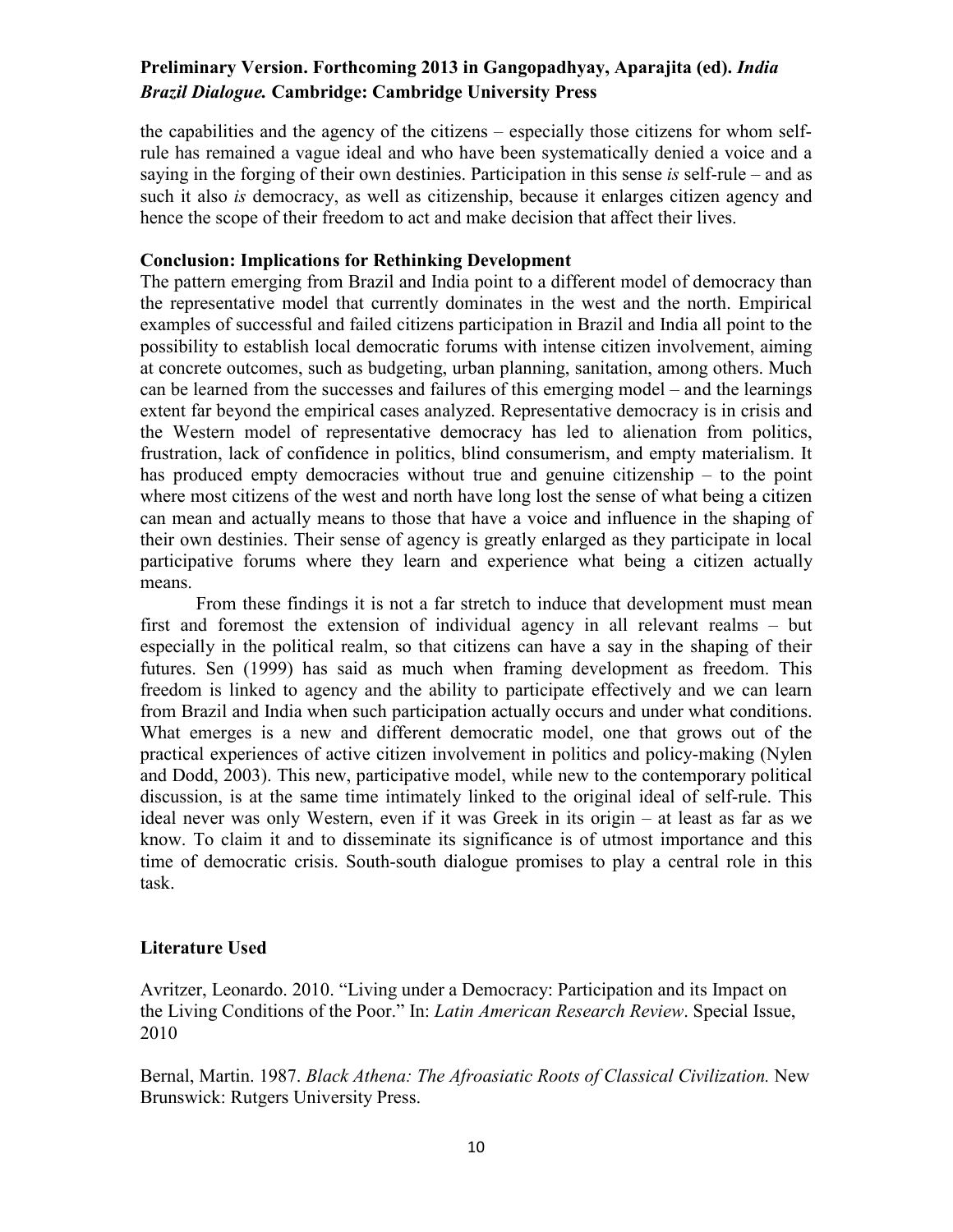Chakrabarty, Dipesh. 2000. *Provincializing Europe*. Princeton: Princeton University Press

Castoriadis, Cornelius. 1992. "The Project of Autonomy is not a Utopia," Interview with Jocelyn Wolff and Benjamin Quénelle, December 28, 1992, published as "Le projet de l'autonomie n'est pas une utopie" in *Propos*, 10 (March 1993): 34-40. Reprinted in *SD*, pp. 17-25. Available online at: Agora: agorainternational.org. Accessed 10/11/2011

Coelho, Karen, Lalitha Kamath, and M. Vijaybaskar. 2011: "Infrastructure of Consent: Interrogating Citizen Participation Mandates in Indian Urban Governance." *IDS Working Papers*, Vol. 2011, No. 362

Coelho, Vera Schattan and Bettina von Liers (eds.). 2010. *Mobilizing for Democracy: Citizens Action and the Politics of Public Participation*. London: Zed Books

Cook, Bill and Uma Kothari (eds.). 2001. *Participation: The New Tyranny?*. London: Zed Books

Cornwall, Andre and Vera Schattan Coelho (eds.). 2007. *Spaces for Change? The Politics of Citizen Participation in New Democratic Arenas*. London: Zed Books

Evans, Peter. 2008. "Is an Alternative Globalization Possible?" In: *Politics and Society*, Vol. 36, No. 2 (June 2008):271-305

\_\_\_. 2009. "Population Health and Development." In: Hall, Peter and Michele Lamont (eds). *Successful Societies*. New York: Cambridge University Press

\_\_\_. 2004. "Development as Institutional Change: The Pitfalls of Monocropping and the Potentials of Deliberation." In: *Studies of Comparative International Development*, Winter 2004, Vol. 38, No. 4:30-52

Gaventa, John and Gregory Barrett. 2010. "So What Difference does it Make? Mapping the Outcomes of Citizen Engagement." *IDS Working Papers*, Volume 2010, No.347

Hidalgo, Cesar and Ricardo Hausmann. 2009. "The Building Blocks of Economic Complexity." *PNAS*, Vol. 106, No. 26, June 2009

Horkheimer, Max and Theodor W. Adorno. 2007. *Dialectic of Enlightenment*. Stanford: Stanford University Press

Kabeer, Naila. (ed.). 2005. *Inclusive Citizenship: Meanings and Expressions*. London: Zed Books

Lemaitre, Andreia and A.H.J. Helmsing. 2011. "Solidarity Economy in Brazil: Movement, Discourse, and Practice." *ISS Working Papers*, No.524